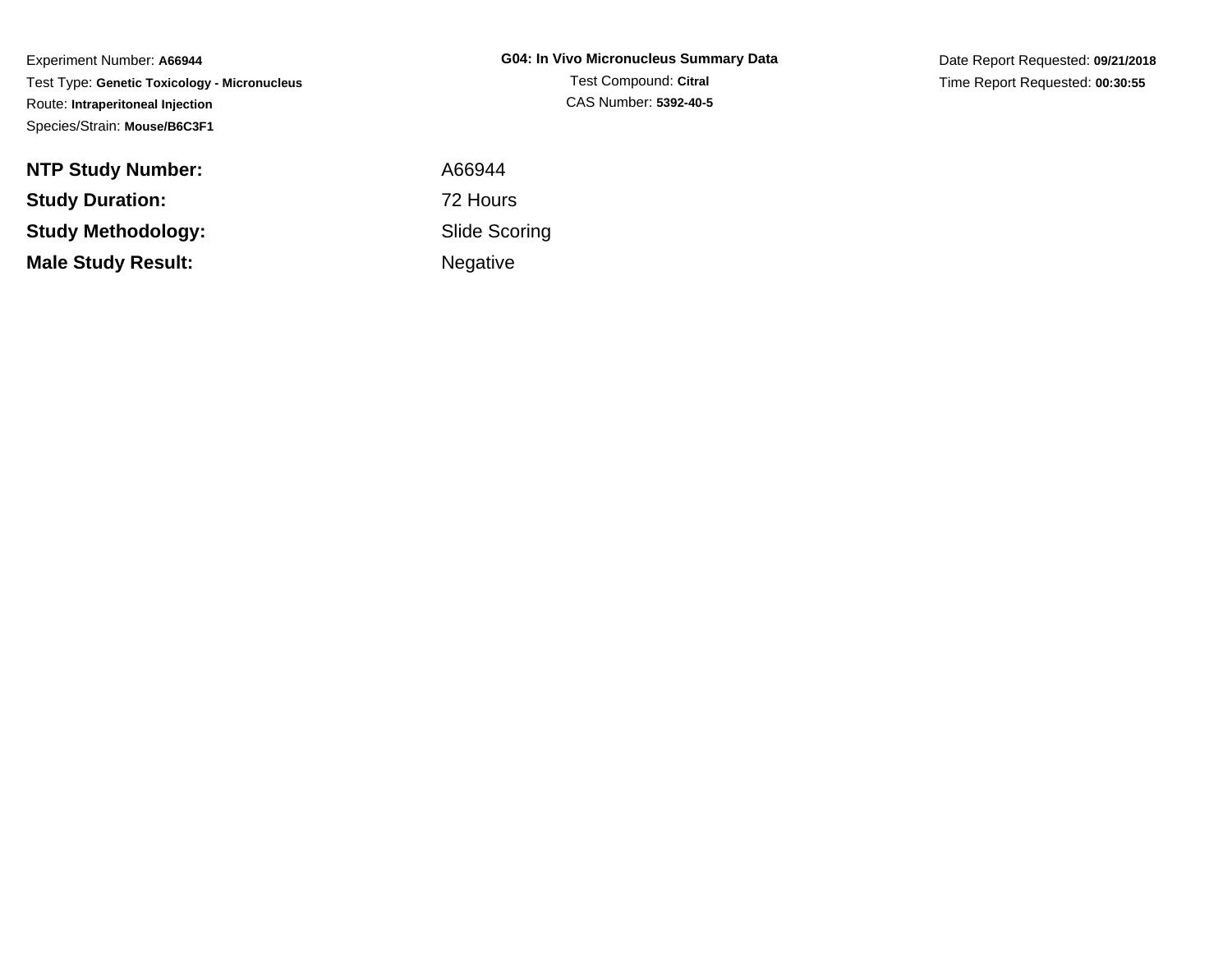Experiment Number: **A66944**

Test Type: **Genetic Toxicology - Micronucleus**

Route: **Intraperitoneal Injection**

Species/Strain: **Mouse/B6C3F1**

| Tissue: Bone marrow; Sex: Male; Number of Treatments: 3; Time interval between final treatment and cell sampling: 24 h |                    |                  |             |                  |  |  |
|------------------------------------------------------------------------------------------------------------------------|--------------------|------------------|-------------|------------------|--|--|
|                                                                                                                        | <b>MN PCE/1000</b> |                  |             |                  |  |  |
| Dose (mg/kg)                                                                                                           | N                  | Mean $\pm$ SEM   | p-Value     | Mean $\pm$ SEM   |  |  |
| Vehicle Control <sup>1</sup>                                                                                           | 4                  | $0.50 \pm 0.35$  |             | $50.00 \pm 2.47$ |  |  |
| 250.0                                                                                                                  | 5                  | $1.10 \pm 0.29$  | 0.0828      | $41.00 \pm 3.19$ |  |  |
| 500.0                                                                                                                  | 4                  | $1.75 \pm 0.60$  | 0.0092      | $46.13 \pm 5.58$ |  |  |
| 750.0                                                                                                                  | 5                  | $1.30 \pm 0.34$  | 0.0413      | $34.90 \pm 4.73$ |  |  |
| Trend p-Value                                                                                                          |                    | 0.0400           |             |                  |  |  |
| Positive Control <sup>2</sup>                                                                                          | 5                  | $11.30 \pm 1.35$ | $< 0.001$ * | $47.20 \pm 4.05$ |  |  |
| <b>Trial Summary: Negative</b>                                                                                         |                    |                  |             |                  |  |  |